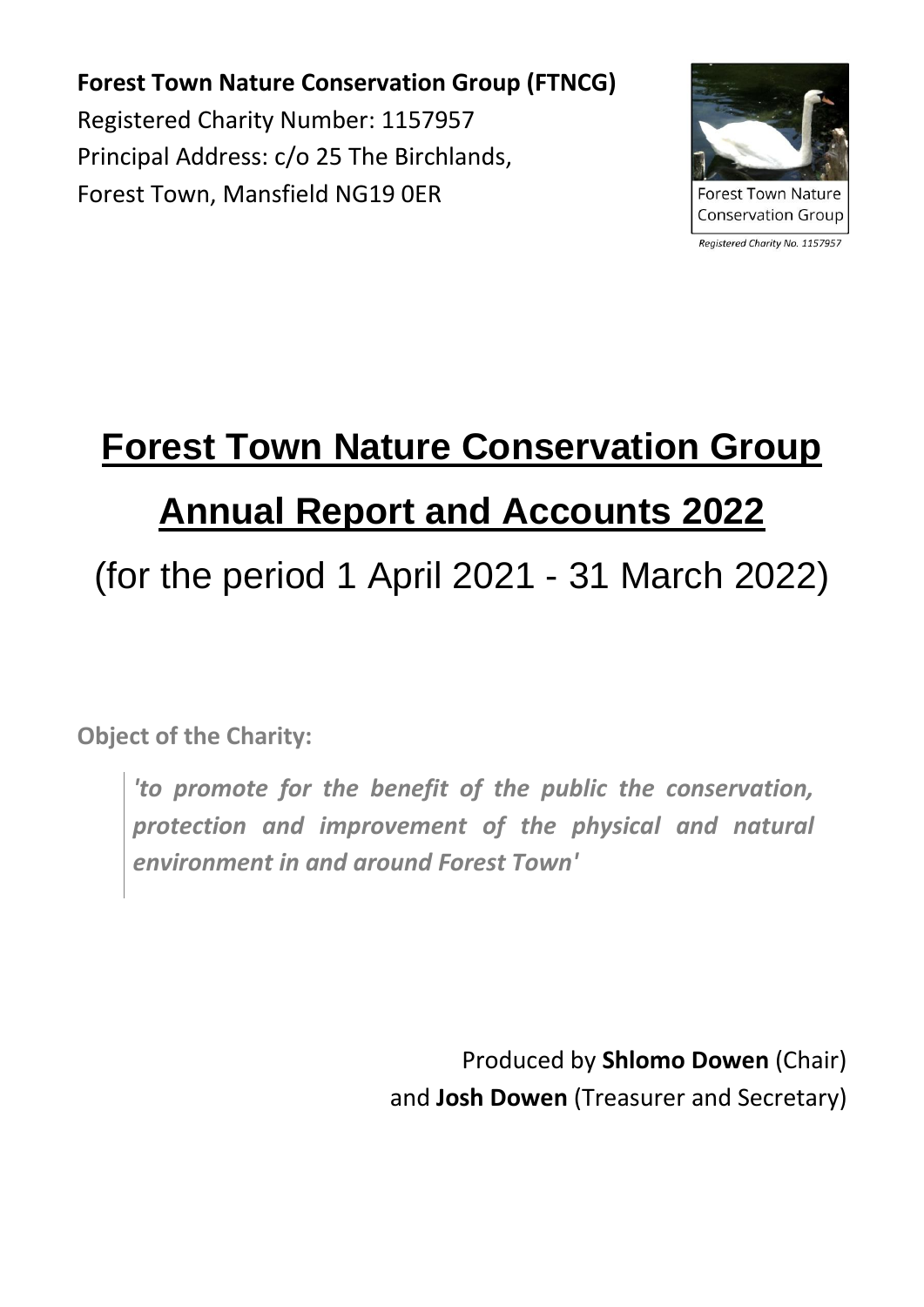#### **Table of Contents**

| Declaration                                     |                |
|-------------------------------------------------|----------------|
| 1. Introduction                                 | $\overline{2}$ |
| 2. Structure, Governance and Management         | 3              |
| 3. Review of FTNCG Activities                   | 4              |
| 4. Financial Review (including Reserves Policy) | 5              |
| 5. Annual Statement of Accounts                 | 7              |
| 6. Monthly Summary of Volunteer Hours           | 9              |
|                                                 |                |

#### **Contact**

Website:<http://www.foresttown.net/nature>

Email: [spa.ponds@gmail.com](mailto:spa.ponds@gmail.com)

#### **Declaration**

The Trustees of the Forest Town Nature Conservation Group (FTNCG) declare that they have approved this Trustees' Report and Accounts for the period 1 April 2021 - 31 March 2022.

Signed on behalf of the charity's Trustees by Shlomo Dowen, Chair of the Forest Town Nature Conservation Group, on 26<sup>th</sup> May 2022.

#### **Note**

As FTNCG comprises more than 50 members, under the terms of Section 8 of FTNCG's Constitution, in accordance with Section 12 of FTNCG's Constitution, the quorum for the Annual General Meeting (AGM) is 6 members entitled to vote on the business to be conducted at the meeting.

In accordance with Sections 10, 11, 12 and 31 of the Constitution, formal notice for the AGM was issued by Friday 27<sup>th</sup> May 2022, i.e. at least 14 clear days before the AGM, to all FTNCG Members and Trustees for the AGM to be held at Kingsway Hall, Clipstone Road West, Forest Town, on Saturday 11<sup>th</sup> June 2022.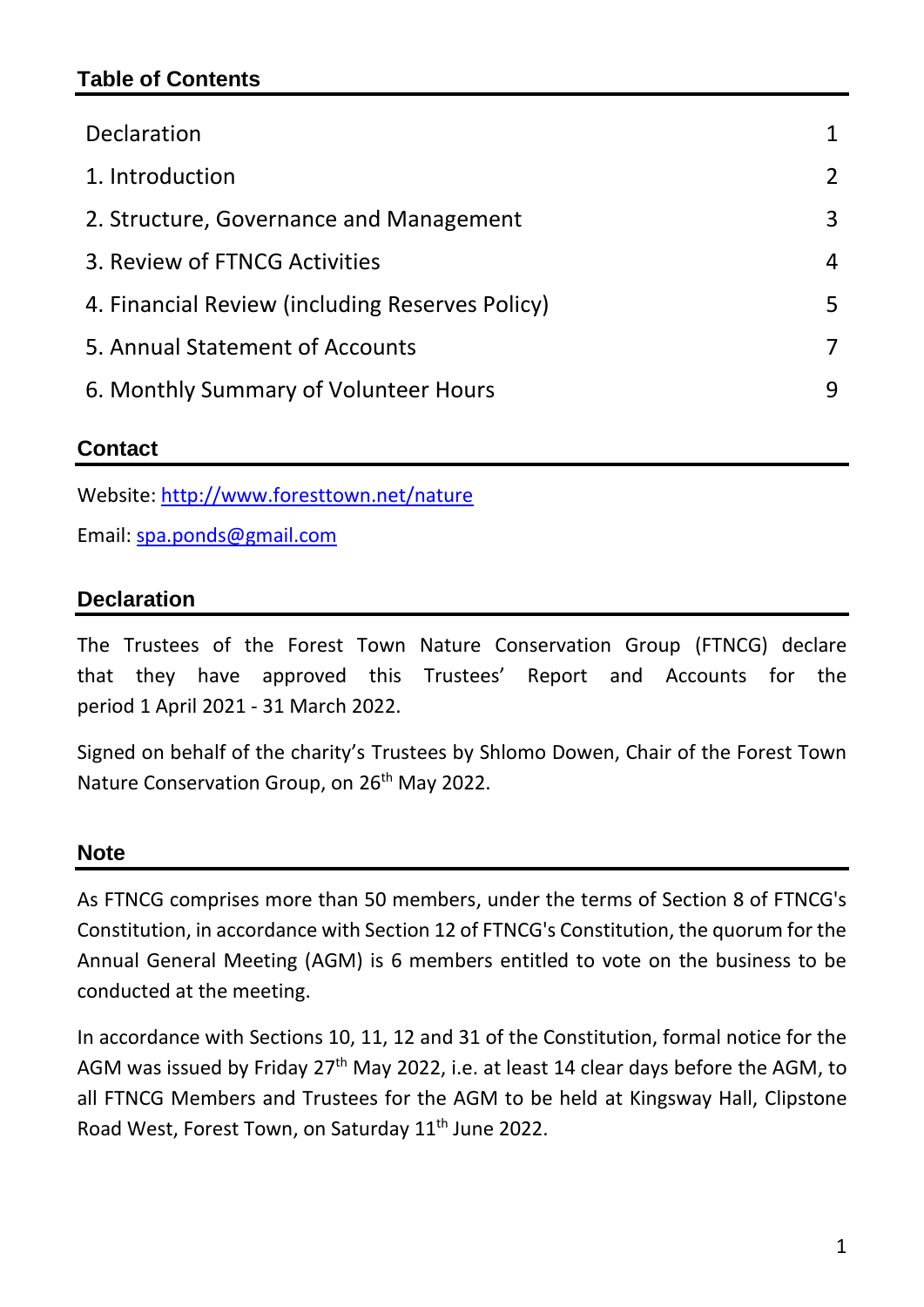#### **1. Introduction**

By the time this Report & Accounts is presented at our Annual General Meeting (AGM) – the first Forest Town Nature Conservation Group (FTNCG) indoor meeting held inperson since our AGM on Saturday 8<sup>th</sup> June 2019, and the first FTNCG AGM to be held at Kingsway Hall – FTNCG volunteers will have delivered more than 20,000 volunteer hours since we starting keeping track of volunteer hours back in May 2015 (see page 10 for details of volunteer hours delivered between April 2021 - March 2022).

This amazing achievement has come about through the dedication and kindness of many people, and during the period covered by this Report & Accounts a greater number of people have been involved in volunteering at Spa Ponds than ever before. Not only has FTNCG membership increased to 57 members, and not only is our list of supporters growing ever longer, FTNCG has benefitted from active voluntary support supplied by a wide range of organisations including businesses and faith communities.

The year also saw a deepening of FTNCG's relationship with Ecologic founder Andy Hollis. Andy provided services to FTNCG – sometimes planned well in advance, other times at short notice – including woodland management services (e.g. chainsaw and scarifier work), and training (e.g. tree and hedge surveying and management). We look forward to continuing to benefit from Andy's support and guidance for years to come.

The various projects delivered by FTNCG between April 2021 and March 2022 were made possible by funding from a variety of sources, including Natural England, the Sherwood Forest Landscape Partnership, Keep Britain Tidy, Friends of Outwood Field, and others (see page 7 for details of the charity's principal sources of funds).

We are grateful to all of these funders and to those who helped raise funds for FTNCG, including in conjunction with Portland College. We also wish to thank all those who made donations to FTNCG, including those making personal donations and those local District and County Councillors who allocated funds for FTNCG over the past year.

This Report & Accounts was written to ensure compliance with FTNCG's obligations under the Charities Act 2011 in accordance with Section 27 of our Constitution. If you would like to read more about FTNCG's historic achievements please visit FTNCG's website at:<http://www.foresttown.net/nature/> to access our seven previous Report & Accounts documents, where we provide additional background to the Group's emergence as a land-owning registered charity.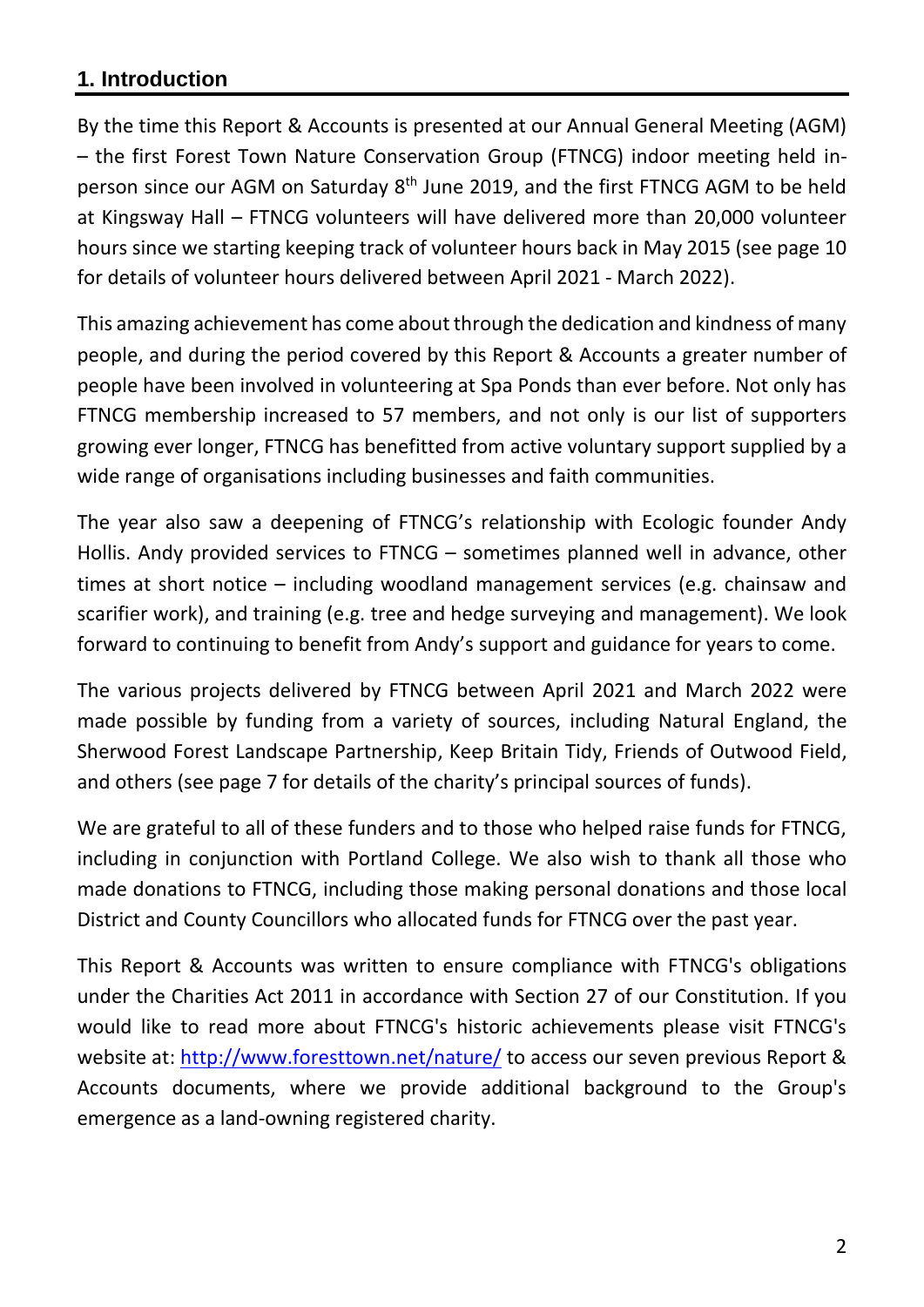#### **2. Structure, Governance and Management**

The Forest Town Nature Conservation Group's (FTNCG's) Constitution, adopted on 22nd May 2013 and amended on 14<sup>th</sup> July 2014, is the governing document that establishes FTNCG as an association with the following charitable object: *'to promote for the benefit of the public the conservation, protection and improvement of the physical and natural environment in and around Forest Town'*.

FTNCG Membership currently stands at 57 people. FTNCG Membership, which is free of charge (although we suggest donating £5 a year), confers no financial benefit. As set out above, Trustees decided to forgo formal renewal by Members, which usually occurs at our AGM when it is not being held virtually, and so membership will continue for those who have maintained a relationship with the group.

FTNCG Trustees throughout 2021/22 were as follows:

| <b>Name</b>          | Office / Role                                    | <b>Appointment Date</b>         |
|----------------------|--------------------------------------------------|---------------------------------|
| Shlomo Dowen         | <b>Chair and Vice-Secretary</b>                  | 1st February 2011               |
| Josh Dowen           | Treasurer, Secretary & Website Admin.            | 1st February 2011               |
| James Healy          | Vice-Chair                                       | $4th$ May 2016                  |
| Alan Alberry         | Trustee and Spa Ponds Warden                     | $2nd$ July 2014                 |
| Lorraine Dowen       | <b>Trustee</b>                                   | 1st February 2011               |
| Mark Fretwell        | <b>Trustee and Tree Officer</b>                  | 5 <sup>th</sup> July 2017       |
| <b>Phil Goodall</b>  | Trustee and Water Catchment Liaison              | 5 <sup>th</sup> July 2017       |
| <b>Dennis Platts</b> | Trustee, Photographic Records Officer            | 16 <sup>th</sup> September 2020 |
|                      | Samantha Nicholson Trustee and Landowner Liaison | 30 <sup>th</sup> March 2021     |

Barry Housely continued as a Spa Ponds Warden alongside Alan, and Helen Johnson continued as FTNCG's Rushpool Liaison, and Matt Beresford of MBArchaeology continued as Archaeological Adviser. On 6<sup>th</sup> May 2022 James (Jes) Healy stood down as a Trustee. After 6 years Jes' contribution to both the site and the Group cannot be measured. Jes has always been active in welcoming new FTNCG members, as well as being at the forefront of ensuring that the tools we've needed for our work sessions were transported to the site. We wish him well.

#### **FTNCG is a member (or affiliate) of the following organisations:**

- The Conservation Volunteers (TCV)
- Nottinghamshire Wildlife Trust
- The Nottinghamshire Biodiversity Action Group (NottsBAG)
- WatersideCare
- FreshWater Watch
- Sherwood Water Catchment Partnership
- The Rainworth-Clipstone Landowners Group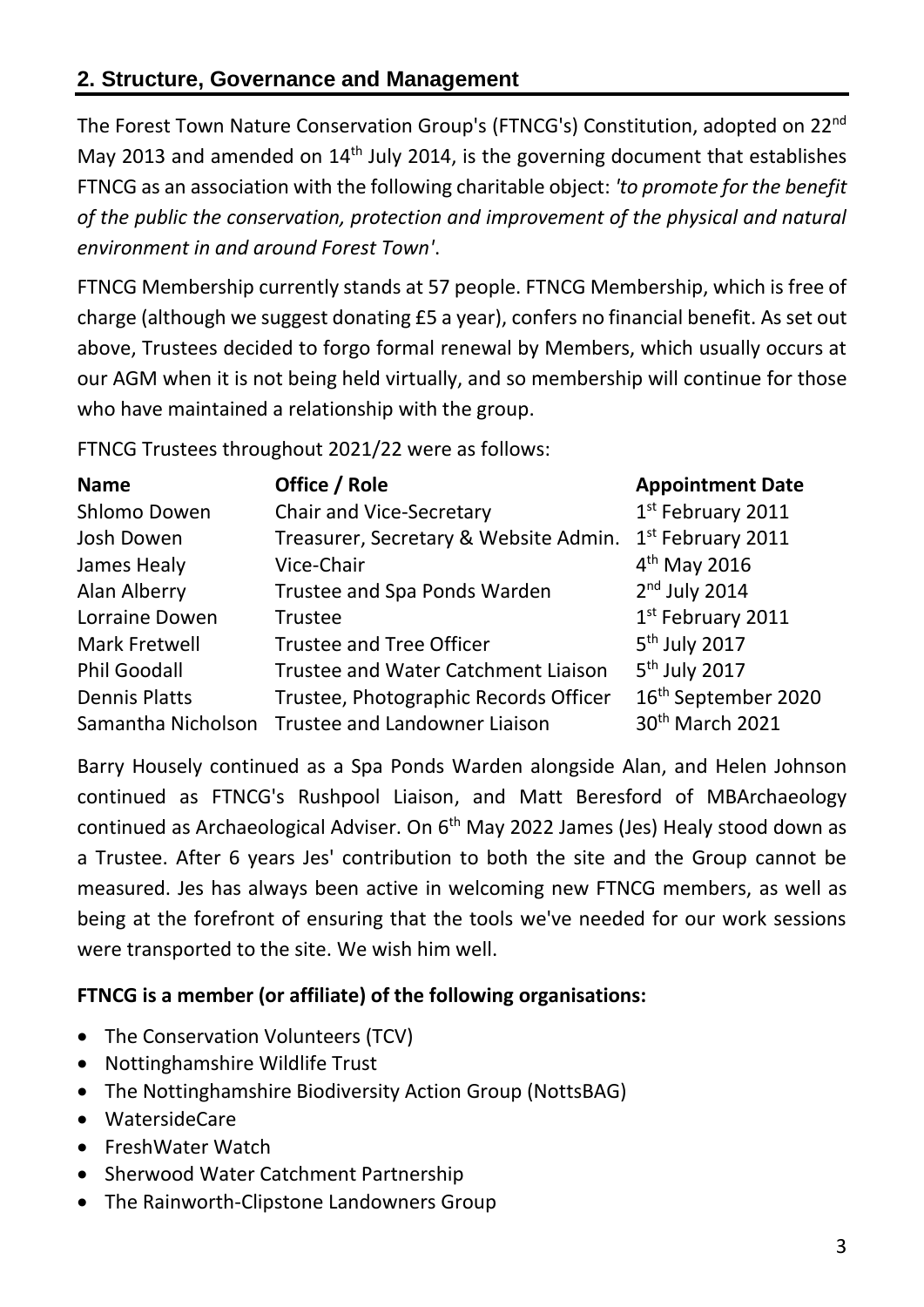#### **3. Review of FTNCG Activities**

Throughout the period  $1<sup>st</sup>$  April 2021 - 31 $<sup>st</sup>$  March 2022 FTNCG Trustees have had regard</sup> to the guidance issued by the Charity Commission on public benefit. Over the year FTNCG undertook the following activities to further our charitable object:

- Holding work sessions and (virtual) meetings, open to the public without charge, to consider, plan and carry out the conservation, protection, and improvement of the physical and natural environment in and around Forest Town, with a particular focus on Spa Ponds.
- Maintaining both electronic and hard copy communications with Members and Supporters, providing ongoing updates and promoting activities of potential interest, via e-mail, our website and Facebook pages, and by sending printed copies to postal addresses (for those Members who do not have internet access).
- Working as a Group to deliver thousands of volunteer hours litter picking and conservation working in and around Forest Town, primarily at Spa Ponds.
- Contributing to a range of consultations, including making submissions as part of planning application consultation exercises.
- Supporting volunteer training, including tree and hedge surveying (identification and recording), hedgerow management (laying and gap planting), woodland management (dead hedging and crown raising), and first aid.
- Recording of wildlife sightings and sharing results. We record and encourage others to record sightings at Spa Ponds via the iRecord service, and in May 2022 we produced a step-by-step guide to downloading, installing, and using the iRecord mobile phone app.
- Contributing to the ongoing work of the Sherwood Water Catchment Partnership, and the Rainworth-Clipstone Landowners Group.
- Maintaining membership of and/or affiliation with charitable and other organisations and groups with similar objects to FTNCG (see list on Page 3, above).
- Working with other like-minded public benefit organisations and agencies, including: Forest Town Community Council (FTCC) and FTCC's Planning Sub-Committee; Forest Town Heritage Group; Nottinghamshire County Council (Public Rights of Way), and Via East Midlands; Forestry England (formerly known as the Forestry Commission); Environment Agency; Keep Britain Tidy; Mansfield District Council; Nottinghamshire Biodiversity Action Group (NottsBAG); the Nottinghamshire Amphibian & Reptile Group (NARG); Ecologic CIC; EMEC Ecology; the Woodland Trust; and Nottinghamshire Wildlife Trust (NWT).

Throughout the period FTNCG Trustees met, both formally and informally. Minutes of the formal meetings are available from FTNCG's Minutes Archive at: <http://www.foresttown.net/index.php/nature/ftncg-minutes/>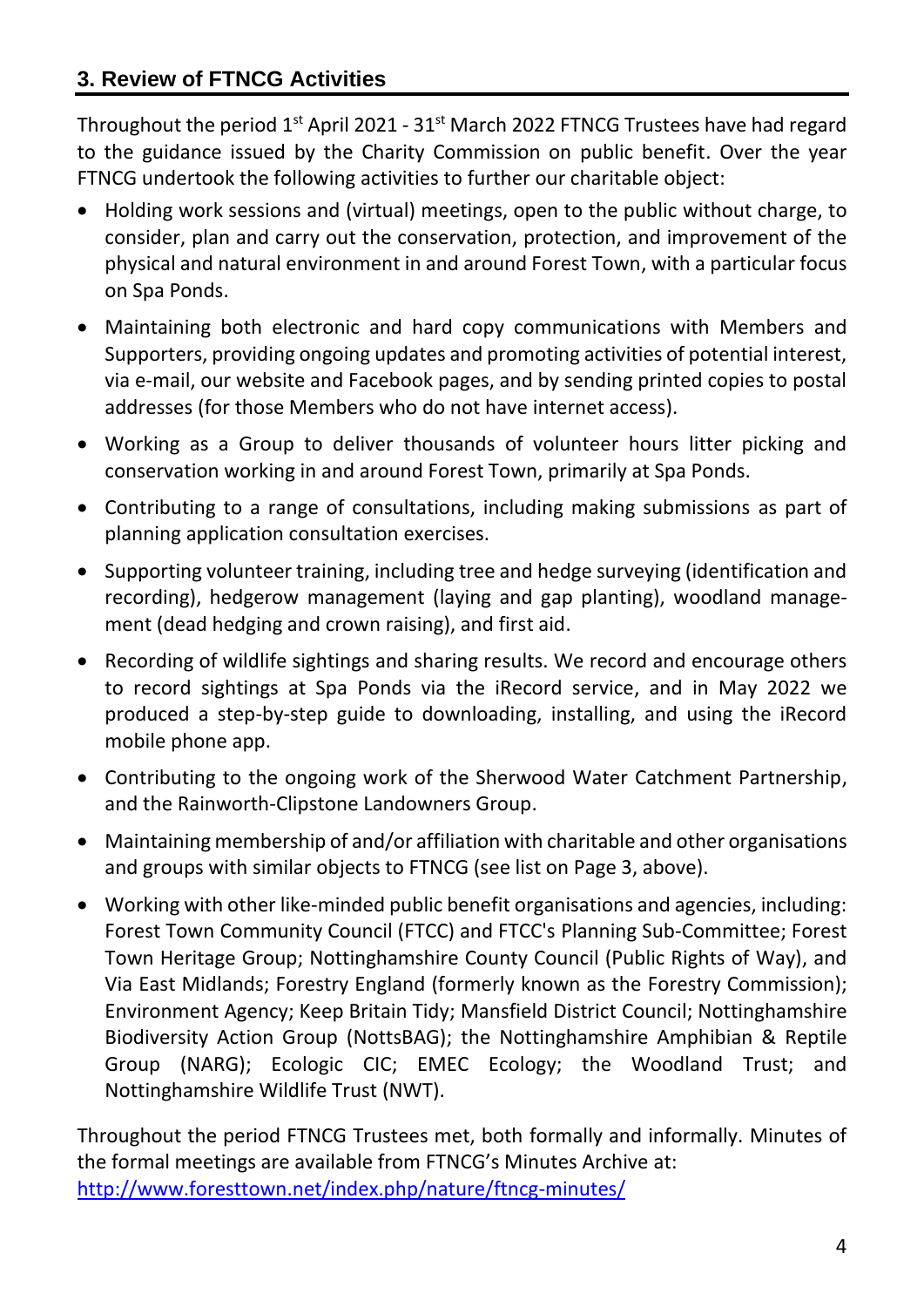#### *Estimated basic running costs*

Anticipated basic running costs for FTNCG during the next year (2022/23) amount to around **£700**, as follows:

#### £50 for Membership

- **£12** (was free in 2022) The Conservation Volunteers (TCV)
- **£33** Nottinghamshire Wildlife Trust (NWT)

#### £200 for Insurance

- **£200 -** Includes Public Liability and Personal Accident
- £450 for Other General Running Costs
	- **£200** Sundry items for Spa Ponds (e.g. PPE, signs, tools, plants, seeds, etc.)
	- **£100** Education and training (including First Aid Training)
	- **£150** Printing, postage, etc.

#### *Reserves policy for 2022/23*

Running Costs (Reserved £700; target £1,400): To cover anticipated annual expenses that must be met (e.g. insurance, health & safety (PPE) equipment, training, volunteer expenses), Trustees set a reserve target equivalent to 2 years' basic running costs.

10% Fund (Match Funding) (Reserved £4,000; target £5,000): Funds set aside for FTNCG's contribution of 10% towards a Severn Trent Community Fund bid amounting to a total of around £50,000 for EMEC to carry out work on pipes, paths, and ponds at Spa Ponds. The intention is to submit a bid in August 2022, and the amount of funding we will be able to request will depend on the amount of money we have raised by then.

Delivery of the Spa Ponds Site Management Plan (Reserved £500; target £75,000): Trustees would like more funds to pay professionals such as EMEC and Ecologic for support implementing our Management Plans, including work to maintain our bridleway, enhance biodiversity, and improve water quality.

Conservation Volunteer Skills Training (Reserved £0; target £2,000): For professional onsite training and supervision. FTNCG secured an M2M grant on 30<sup>th</sup> March 2022, £900 of which is ring-fenced to pay Ecologic for on-site training and supervision.

Contingencies (Reserved £500; target £1,200): To cover unexpected expenses, particularly those associated with maintaining public safety at Spa Ponds.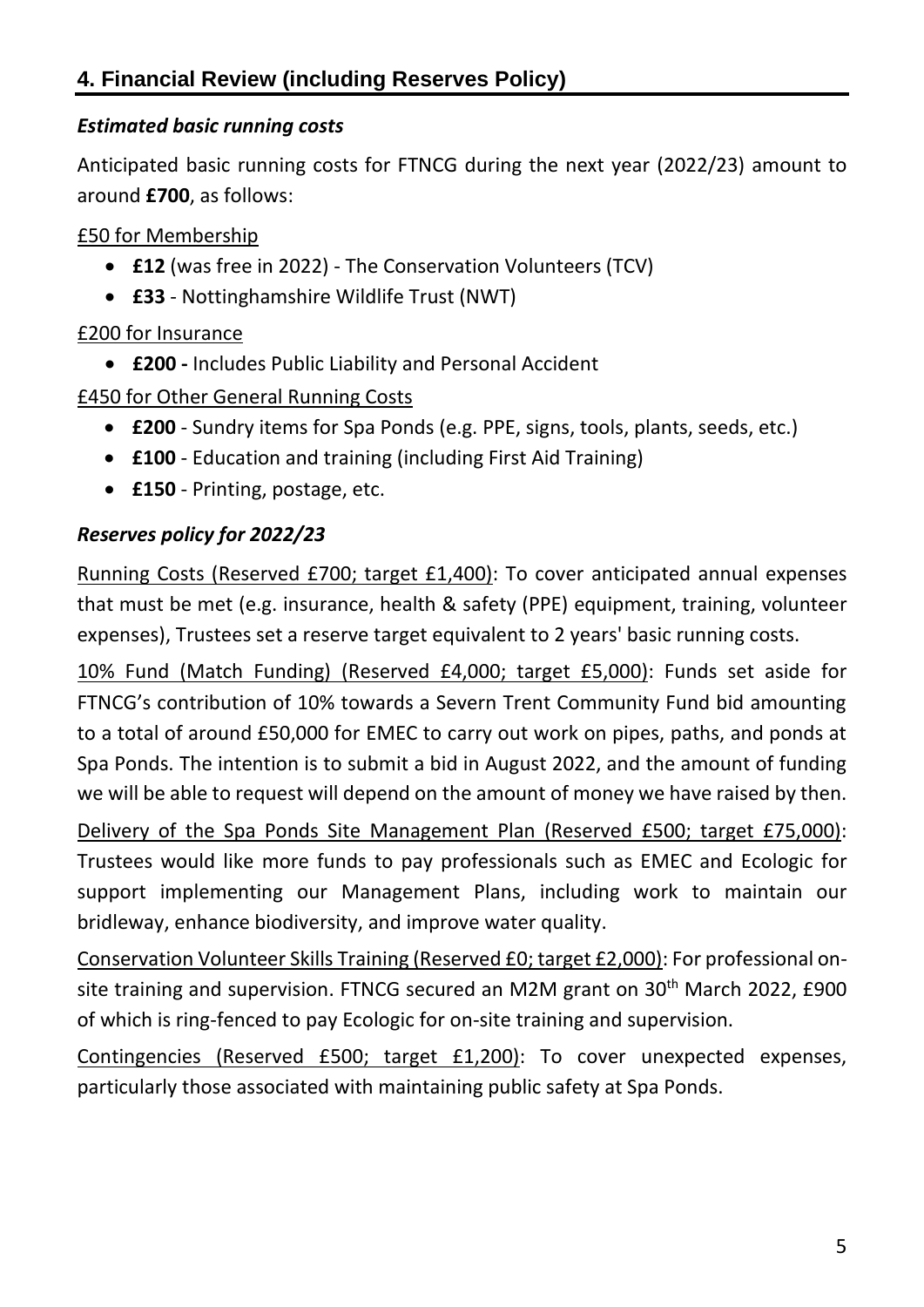#### **INCOME FOR 2021/22**

|  | <b>£11,438.80 TOTAL INCOME FOR 2021/22</b>                 |
|--|------------------------------------------------------------|
|  | £46.90 Amazon Smile                                        |
|  | £200.00 ASDA Foundation                                    |
|  | £400.00 Portland College / FTNCG Joint Fundraiser          |
|  | £429.00 Robin Hood Lottery                                 |
|  | £430.55 Councillor Allowances (District & County Councils) |
|  | £523.15 Donations from individuals, inc. membership        |
|  | £900.00 Friends of Outwood Field                           |
|  | £2,172.20 Keep Britain Tidy (Spawn on the Maun)            |
|  | £2,700.00 M2M Habitat Species Improvement Grant            |
|  | £3,637.00 Natural England (Keep the Forest Buzzing)        |
|  |                                                            |

*Notes: The £2,700 amount from M2M is 90% of the total £3,000 grant. The final £300 is due to be received in the 2022/23 accounting year.*

*We are also awaiting a payment of £1,000 from the Rural Payments Agency due to FTNCG with regards to the production of a Woodland Management Plan for Spa Ponds which is expected in the 2022/23 accounting year.*

*There is also an outstanding claim for around £150 in Gift Aid which would bring FTNCG up to date with claiming all eligible Gift Aid through to 19th May 2022, and this £150 is expected in the 2022/23 accounting year.*

#### *How expenditure has supported the charity's key objectives*

As set out below, expenses were incurred in relation to the Forest Town Nature Conservation Group undertaking or funding activities to carry out the charity's object *'to promote for the benefit of the public the conservation, protection and improvement of the physical and natural environment in and around Forest Town*'.

#### **EXPENDITURE FOR 2021/22**

| £9,780.50 TOTAL EXPENDITURE FOR 2021/22         |
|-------------------------------------------------|
| £48.60 Training, education & volunteer expenses |
| £140.39 Printing & postage                      |
| £211.82 Membership & Insurance                  |
| £3,050.99 Tools, seeds, PPE, etc.               |
| £6,328.70 Contracted Work on Spa Ponds          |

#### *Liabilities*

FTNCG has no outstanding debts to carry over into 2022/23.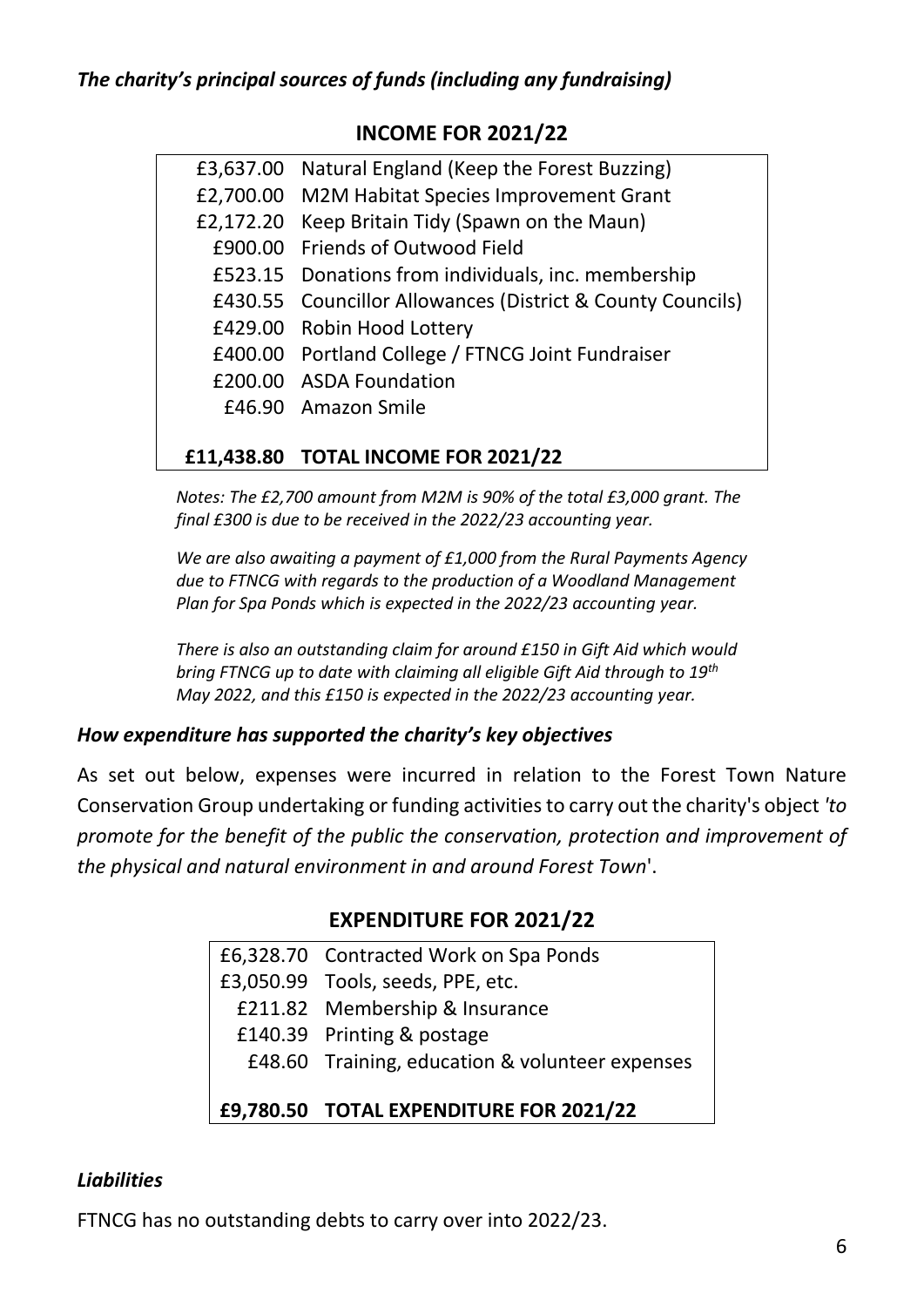### **5. Annual Statement of Accounts (2021/22)**

| Accounts for 1 April 2021 - 31 March 2022 |             |           |             | <b>Accounts for 1</b> |
|-------------------------------------------|-------------|-----------|-------------|-----------------------|
| <b>Opening balance (Total)</b>            |             |           |             | Opening balan         |
|                                           | Cash        | £129.00   |             |                       |
|                                           | <b>Bank</b> | £2,657.61 | £2,786.61   |                       |
| Total income                              |             |           | £11,438.80  | Total income          |
| Total expenditure                         |             |           | (E9,780.50) | <b>Total expendit</b> |
| Closing balance (Total)                   |             |           |             | Closing balanc        |
|                                           | Cash        | £78.00    |             |                       |
|                                           | <b>Bank</b> | £4,366.91 | £4,444.91   |                       |
|                                           |             |           |             |                       |

| Accounts for 1 April 2020 - 31 March 2021 |             |           |              |  |
|-------------------------------------------|-------------|-----------|--------------|--|
| Opening balance (Total)                   |             |           |              |  |
|                                           | Cash        | £5.00     |              |  |
|                                           | <b>Bank</b> | £3,150.55 | £3,155.55    |  |
| Total income                              |             |           | £7,348.78    |  |
| Total expenditure                         |             |           | (E7, 717.72) |  |
| Closing balance (Total)                   |             |           |              |  |
|                                           | Cash        | £129.00   |              |  |
|                                           | Bank        | £2,657.61 | £2,786.61    |  |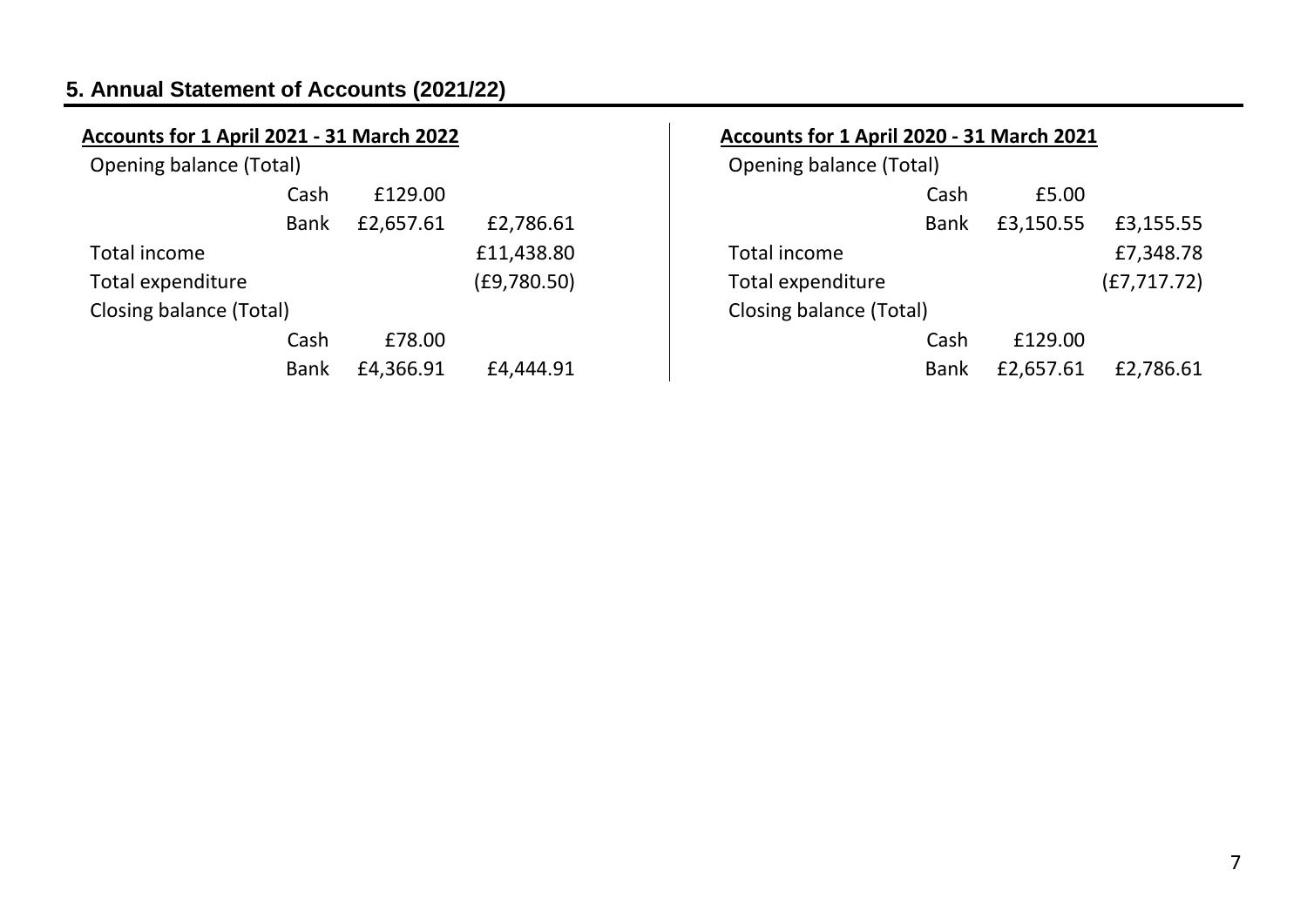| <b>BALANCE SHEET AT 31 MARCH 2022</b>           | £          | £        | <b>BALANCE SHEET AT 31 MARCH 2021</b> | £        | £        |
|-------------------------------------------------|------------|----------|---------------------------------------|----------|----------|
| Assets and Liabilities                          |            |          | Assets and Liabilities                |          |          |
| <b>FIXED ASSETS</b>                             |            |          | <b>FIXED ASSETS</b>                   |          |          |
| Tangible assets                                 |            |          | Tangible assets                       |          |          |
| Tools, Equipment, etc (Cost)                    | 2,050.99   |          | Tools, Equipment, etc (Cost)          | 99.23    |          |
| Seeds retained for use in 2022/23 (Est. Value)  | 1,000.00   |          |                                       |          |          |
| FTNCG Mugs (£3.60 X 14)                         | 50.40      |          | FTNCG Mugs (£3.60 X 14)               | 50.40    |          |
| Tools, Equipment, etc                           |            |          | Tools, Equipment, etc                 |          |          |
| (Tools/Equipment/etc Depreciation)              | (2,050.99) |          | (Depreciation)                        | (99.23)  |          |
| <b>Total fixed assets</b>                       |            | 1,050.40 | <b>Total fixed assets</b>             |          | 50.40    |
| <b>CURRENT ASSETS</b>                           |            |          | <b>CURRENT ASSETS</b>                 |          |          |
| Cash at bank and in hand                        |            |          | Cash at bank and in hand              |          |          |
| Current Account - Coop Bank                     | 4,366.91   |          | Current Account - Coop Bank           | 2,657.61 |          |
| Petty Cash                                      | 78.00      |          | Petty Cash                            | 129.00   |          |
| Total cash at bank and in hand                  | 4,444.91   |          | Total cash at bank and in hand        | 2,786.61 |          |
| Debtors (i.e. outstanding grant / RPA payments) | 1,300.00   |          | <b>Debtors</b>                        | 0.00     |          |
| Total current assets                            |            | 5,744.91 | Total current assets                  |          | 2,786.61 |
| <b>LIABILITIES</b>                              |            |          | <b>LIABILITIES</b>                    |          |          |
| Creditors due within one year                   |            | (0.00)   | Creditors due within one year         |          | (0.00)   |
| <b>NET CURRENT ASSETS</b>                       | 5,744.91   |          | NET CURRENT ASSETS                    | 2,786.61 |          |
| <b>Total net assets</b>                         |            | 6,795.31 | Total net assets                      |          | 2,837.01 |
| Represented by funds and assets                 |            |          | Represented by funds and assets       |          |          |
| <b>Unrestricted funds</b>                       |            |          | <b>Unrestricted funds</b>             |          |          |
| <b>General Fund</b>                             | 4,444.91   |          | <b>General Fund</b>                   | 2,786.61 |          |
| <b>Restricted Funds</b>                         |            |          | <b>Restricted Funds</b>               |          |          |
| Other assets                                    |            |          | Other assets                          |          |          |
| Tangible assets                                 | 1,050.40   |          | Tangible assets                       | 50.40    |          |
| Debtors                                         | 1,300.00   |          | <b>Debtors</b>                        | 0.00     |          |
| <b>Total funds</b>                              |            | 6,795.31 | <b>Total funds</b>                    |          | 2,837.01 |

Notes: (1) Gift Aid income is attributed to the year in which it was paid by HMRC rather than the year of donation. (2) Unclaimed Gift Aid donations are not listed as an asset. (3) Money that has been fundraised is listed in the year when those funds are received by FTNCG. (4) FTNCG is the owner of Spa Ponds Nature Reserve, but it is not listed as an asset because the land is owned in the public interest and the deeds are held in trust by the Official Custodian for Charities.